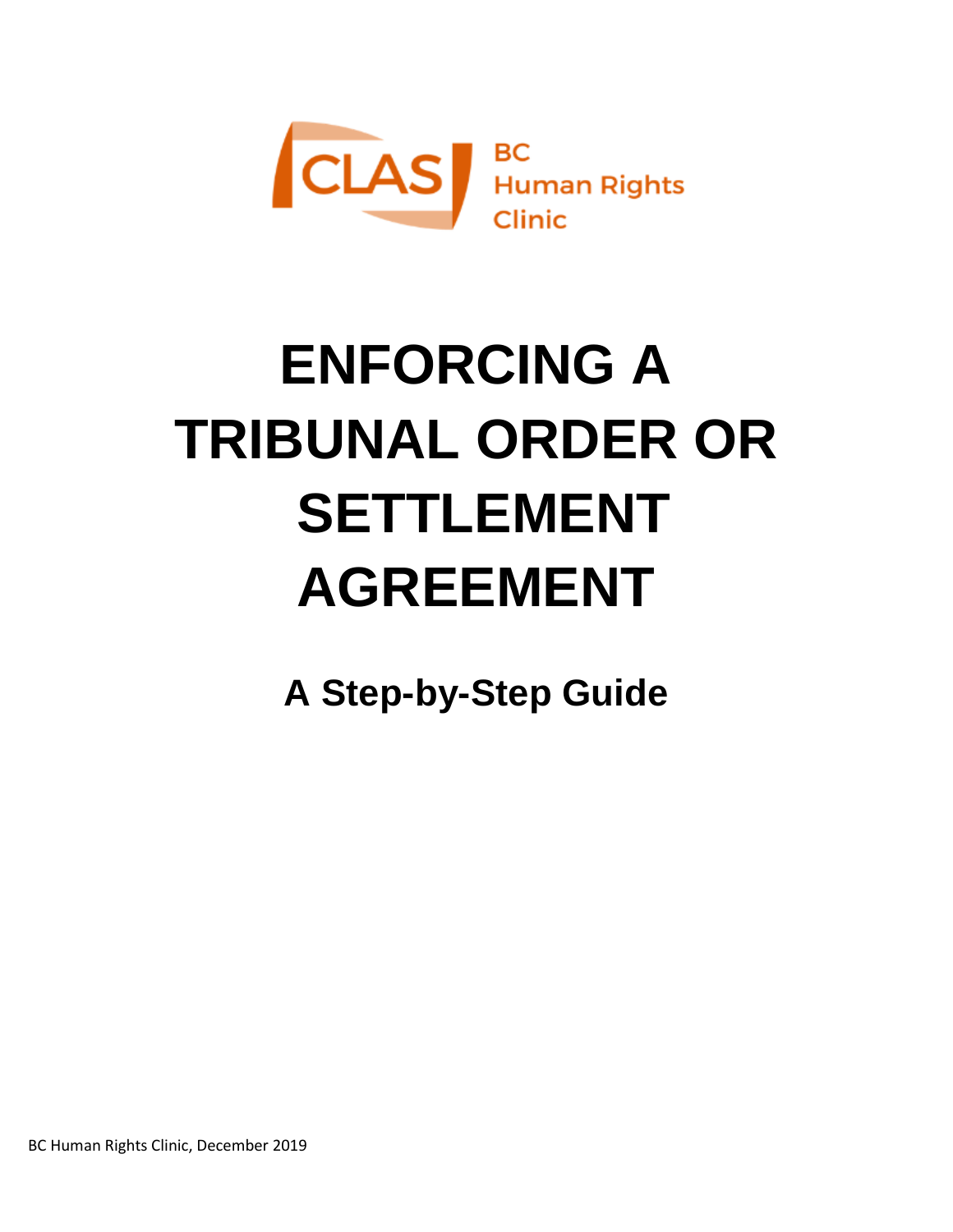## **SCOPE OF THE GUIDE**

#### **What this guide covers**

This guide covers two topics:

- 1. How to enforce remedies ordered by the Human Rights Tribunal and
- 2. How to enforce settlement agreements entered into by the parties to resolve a human rights complaint.

## **Getting legal advice**

This guide provides legal information. It is intended for educational purposes. The information in this guide is not intended to replace legal advice. Users of this guide should not rely on the information as a substitute for legal advice.

While we do our best to ensure the accuracy of the information contained in this guide, the law, including statutes, regulations, court rules, court practices, and court precedents can change without warning. Those changes may not be reflected in this guide.

This guide does not cover every possible situation. It covers common situations, and your situation might be different.

If you have a legal problem, including if you plan to represent yourself in court, you should consult a lawyer.

## **Liability Warning**

The Community Legal Assistance Society and its funders, authors, contributors, editors and distributors of this guide are not responsible for:

- Ensuring the guide is up-to-date;
- Ensuring the completeness or accuracy of the information contained in this guide; or
- Any form of damages or monetary loss caused by or attributed to the use of this guide, including but not limited to claims based on negligence or breach of contract.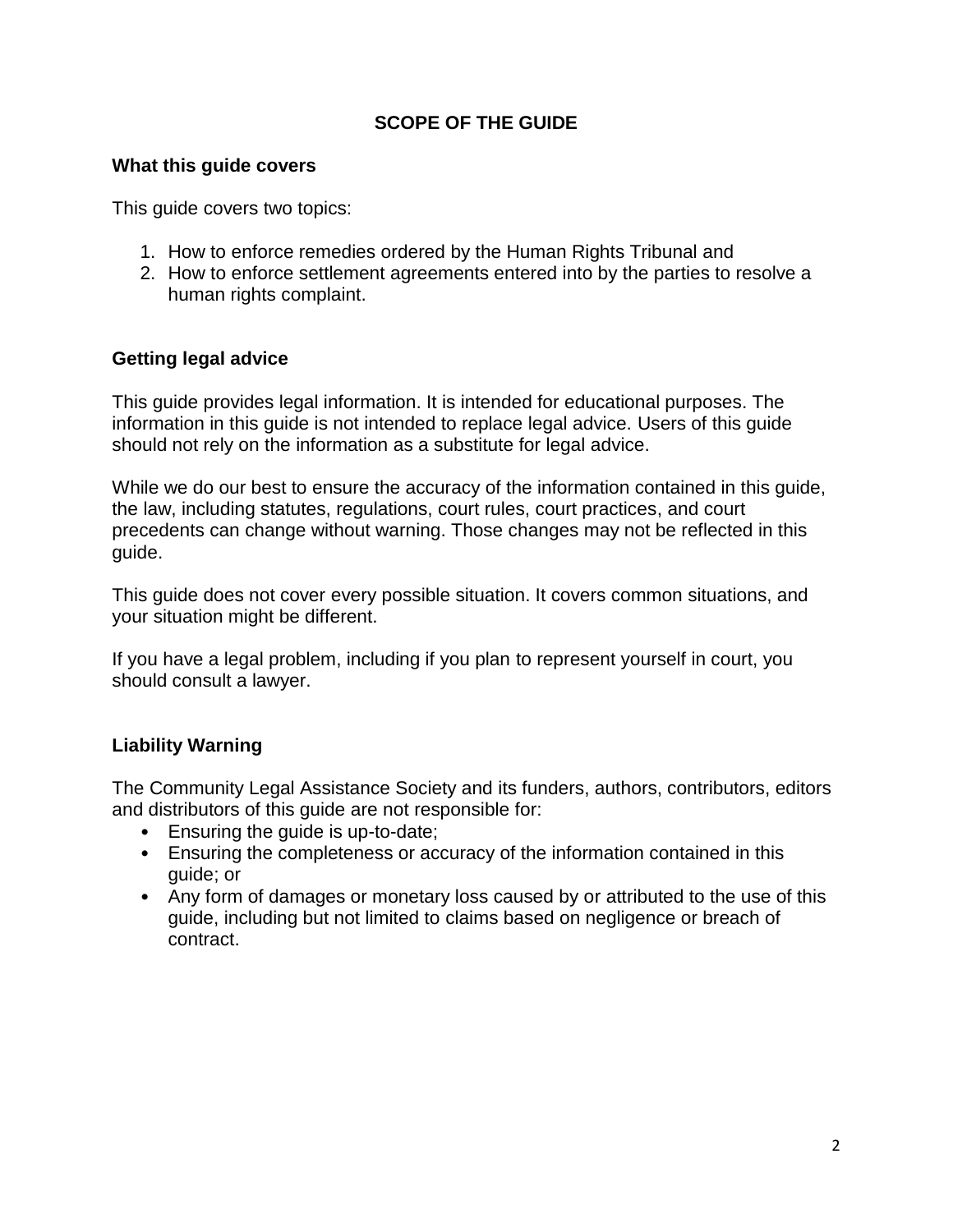# **Contents**

| 1. |                                                                                   |  |
|----|-----------------------------------------------------------------------------------|--|
| 2. |                                                                                   |  |
| 3. |                                                                                   |  |
|    |                                                                                   |  |
|    |                                                                                   |  |
|    |                                                                                   |  |
| 1. |                                                                                   |  |
| 2. | Take your affidavit to a notary, lawyer, or commissioner for taking affidavits  9 |  |
| 3. |                                                                                   |  |
| 4. |                                                                                   |  |
| 5. | File your petition, affidavit, and any exhibits at the court registry  12         |  |
| 6. | Serve the Respondent with one set of your stamped and filed documents 12          |  |
| 7. |                                                                                   |  |
| 8. |                                                                                   |  |
| 9. |                                                                                   |  |
|    |                                                                                   |  |
|    |                                                                                   |  |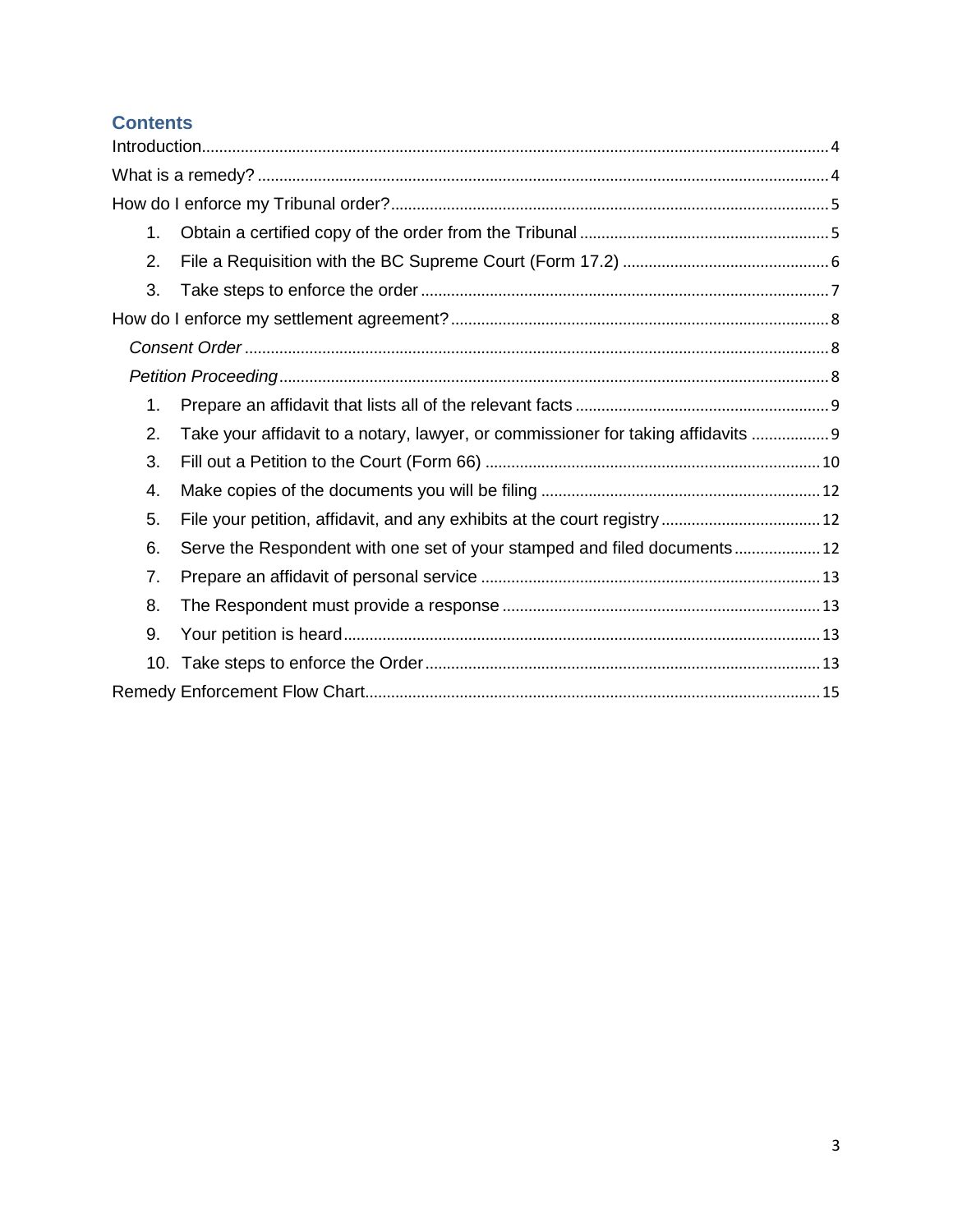### <span id="page-3-0"></span>**Introduction**

A Complainant may successfully resolve their human rights complaint through:

- 1. An order from the Tribunal after a hearing, or
- 2. A settlement agreement with the Respondent.

If you succeed at a hearing and prove that you were discriminated against, the Tribunal will likely order the Respondent to provide you with some kind of remedy.

If you reach a settlement agreement with the Respondent before a hearing, the Respondent is required to comply with the terms of the settlement agreement.

In either case, **the Tribunal cannot enforce the order or agreement** itself. You must go to the BC Supreme Court to enforce the order or agreement.

<span id="page-3-1"></span>This guide is intended to help you enforce a remedy in both of these situations.

#### **What is a remedy?**

If a Complainant proves their discrimination case at a hearing, the Tribunal will likely order a remedy.

Remedies are not meant to punish the Respondent. They are meant to compensate the Complainant. The goal is to put the Complainant back in the same position they would have been in if they had not been discriminated against.

The Tribunal can order different types of remedies. They can order the Respondent to:<sup>1</sup>

- 1. Stop the discrimination;
- 2. Not commit any similar discriminatory acts;
- 3. Take steps to address the effects of the discrimination;
- 4. Implement an employment equity or other special program;
- 5. Provide you with a right, privilege, or opportunity that was denied to you;
- 6. Compensate you for lost wages;
- 7. Compensate you for injury to your dignity, feelings, and self-respect; and
- 8. Pay costs to you for their improper conduct during the complaint proceedings.

Parties to a human rights complaint can agree to these same kinds of remedies in a settlement agreement. Settlement agreements can also include things the Tribunal cannot order, such as an apology.

Usually, the Respondent complies with the Tribunal's order or the terms it has agreed to in a settlement agreement. However, if the Respondent does not comply, you may need to take steps to enforce the order or agreement.

 $\overline{\phantom{a}}$ 

<sup>1</sup> *Human Rights Code*, s. 37.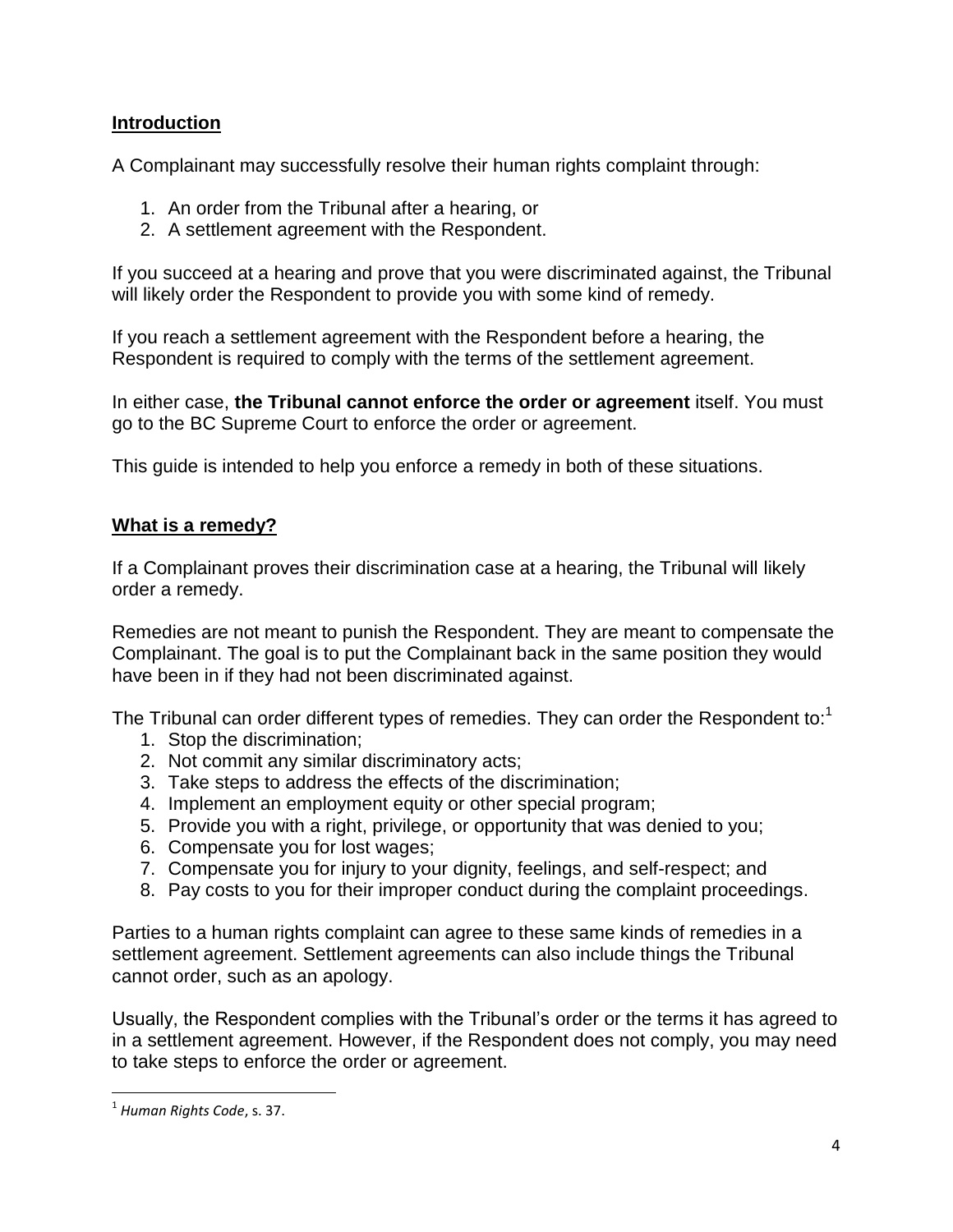#### <span id="page-4-0"></span>**How do I enforce my Tribunal order?**

[Section 39 of the](http://www.bclaws.ca/EPLibraries/bclaws_new/document/ID/freeside/00_96210_01#section39) *Code* says that the successful party in a case can enforce the remedies listed above through the BC Supreme Court.

The steps required to enforce an order of the Tribunal are as follows:

- 1. Obtain a certified copy of the order from the Tribunal.
- 2. File a Requisition with the BC Supreme Court with the certified copy of the order. There is no fee to do so.
- <span id="page-4-1"></span>3. Take steps to enforce the order.

#### **1. Obtain a certified copy of the order from the Tribunal**

[Rule 34 of the Tribunal's Rules of Practice and Procedure](http://www.bchrt.bc.ca/law-library/rules/2016version.htm#r34) says that to obtain a certified copy of a final order of the Tribunal, a party must file a request.

Write out your request and include your name, the name of the complaint, and the file number.

**Example request letter**:

*Dear BCHRT,* 

*I am the Complainant in Jane Smith v. John Doe 2019 BCHRT 1234 (BCHRT Case No. 56789). I am writing to request a certified copy of the Tribunal's final order in my complaint, pursuant to Rule 34 of the Tribunal's Rules of Practice and Procedure.* 

*Please send the certified copy of the order to my address below: Jane Smith #1 – 123 4th Avenue Vancouver, B.C. V1A 2B3 Thank you, Jane Smith*

Send this request to the Tribunal by mail, fax, or email:

#### **BC Human Rights Tribunal**

1270 - 605 Robson Street Vancouver, B.C. V6B 5J3 **Fax**: 604 775 2020 **Email:** [BCHumanRightsTribunal@gov.bc.ca](mailto:BCHumanRightsTribunal@gov.bc.ca)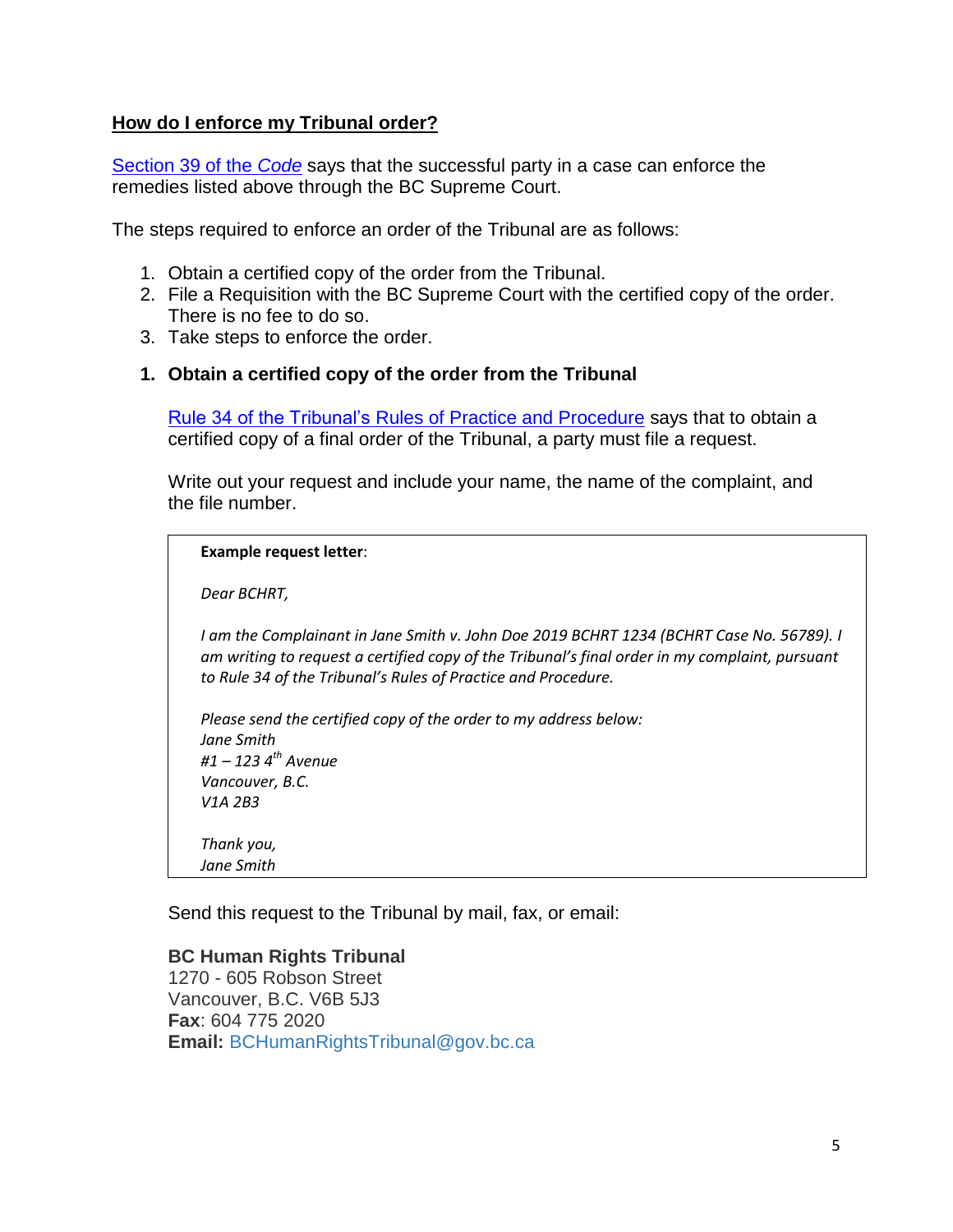# <span id="page-5-0"></span>**2. File a Requisition with the BC Supreme Court (Form 17.2)**

Fill out a **Requisition** to the BC Supreme Court (Form 17.2). You can get a copy of this form from the BC Supreme Court's [website.](https://www2.gov.bc.ca/gov/content/justice/courthouse-services/documents-forms-records/court-forms/sup-civil-forms)<sup>2</sup> You can use the example below as a guide for filling yours out.

|                                                                                                                                                                 | Prepare Paper Copy |                                                                    |               |
|-----------------------------------------------------------------------------------------------------------------------------------------------------------------|--------------------|--------------------------------------------------------------------|---------------|
|                                                                                                                                                                 |                    | FORM 17.2 (RULE 2-2 (3))                                           |               |
|                                                                                                                                                                 |                    | Court File No.:                                                    |               |
|                                                                                                                                                                 |                    | Court Registry:                                                    |               |
|                                                                                                                                                                 |                    | In the Supreme Court of British Columbia                           |               |
| <b>Between</b>                                                                                                                                                  |                    |                                                                    |               |
| [Your name]                                                                                                                                                     |                    |                                                                    | Applicant(s)  |
| and                                                                                                                                                             |                    |                                                                    |               |
| [The Respondent's name]                                                                                                                                         |                    |                                                                    | Respondent(s) |
| <b>Add Additional Parties</b>                                                                                                                                   |                    |                                                                    |               |
|                                                                                                                                                                 | <b>REQUISITION</b> |                                                                    |               |
|                                                                                                                                                                 |                    | [Rule 22-3 of the Supreme Court Civil Rules applies to all forms.] |               |
|                                                                                                                                                                 |                    |                                                                    |               |
| Filed by: [Your Name]                                                                                                                                           |                    | [party(ies)]                                                       |               |
| Required: The filing of the attached tribunal award made under the Human Rights Code                                                                            |                    |                                                                    |               |
|                                                                                                                                                                 |                    |                                                                    | [name of Act] |
| My address for service is:                                                                                                                                      |                    |                                                                    |               |
| [Set out the street address of the address for service. One or both of a fax number and an e-mail address may be given as additional<br>addresses for service.] |                    |                                                                    |               |
| Address for Service: [Your address]                                                                                                                             |                    |                                                                    |               |
| Fax number address for service (if any)                                                                                                                         |                    |                                                                    |               |
| E-mail address for service (if any) [Your email address]                                                                                                        |                    |                                                                    |               |
|                                                                                                                                                                 |                    |                                                                    |               |
| Date [Date of signing]                                                                                                                                          |                    | [Sign here]                                                        |               |
| [dd/mmm/yyyy]                                                                                                                                                   | Signature of       | filing party                                                       |               |
|                                                                                                                                                                 |                    | lawyer for filing party(ies)                                       |               |
|                                                                                                                                                                 |                    | [Your name]                                                        |               |
|                                                                                                                                                                 |                    | [type or print name]                                               |               |

<sup>&</sup>lt;u>.</u><br><sup>2</sup> Supreme Court Civil Rules Forms: <u>https://www2.gov.bc.ca/gov/content/justice/courthouse-services/documents-</u> [forms-records/court-forms/sup-civil-forms](https://www2.gov.bc.ca/gov/content/justice/courthouse-services/documents-forms-records/court-forms/sup-civil-forms)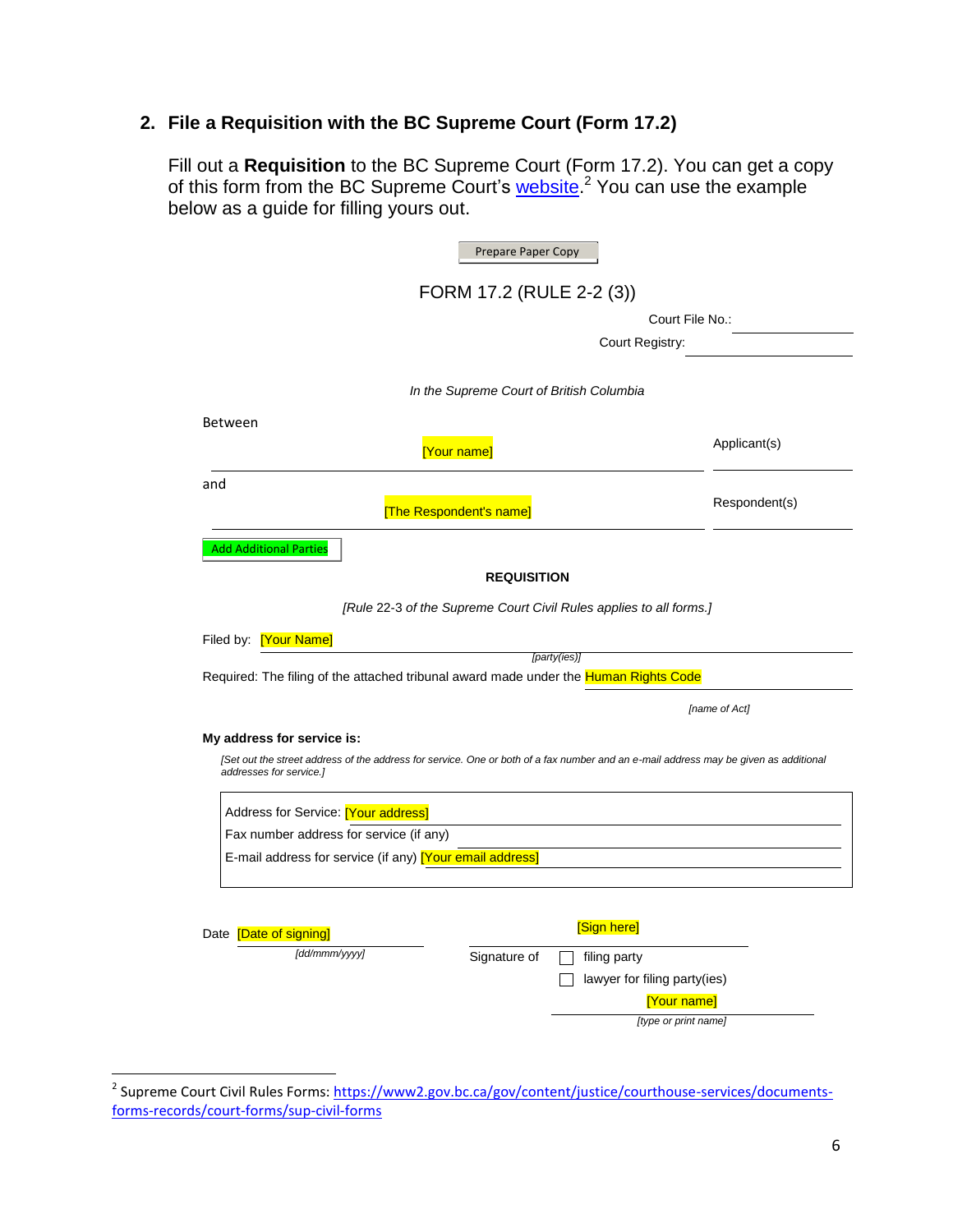You can file the Requisition form at any BC Supreme Court Registry location. You can find the nearest location to you on [this website.](https://www.bccourts.ca/supreme_court/court_locations_and_contacts.aspx)<sup>3</sup>

Take the Form and the certified copy of the Tribunal's order to the Registry and ask to file them. There is no fee to do this.

### <span id="page-6-0"></span>**3. Take steps to enforce the order**

Once you have filed the certified copy of the order with the BC Supreme Court, the order then has the same force and effect as a judgment from the BC Supreme Court [\(s. 39\(2\) of the](http://www.bclaws.ca/EPLibraries/bclaws_new/document/ID/freeside/00_96210_01#section39) *Code*).

You can now take any enforcement actions against the Respondent that you would be able to take to enforce a judgment of the BC Supreme Court.

In the BC Supreme Court's language, the enforcement process is called the "execution of a judgment." You are now a "judgment creditor" and the Respondent is a "judgment debtor."

The best way to enforce an order depends on what the Tribunal ordered. It may also depend on whether the other party is able or willing to comply. The court registry staff cannot help you enforce an order, and you cannot hire a court sheriff to help collect any money the Respondent owes you.

It is a good idea to talk to a lawyer about how to enforce your order. The laws about debt collection procedures are not easy to understand.

[This](https://www.supremecourtbc.ca/sites/default/files/web/Enforcing-Court-Orders.pdf#targetText=The%20first%20step%20in%20enforcing,person%20reasonable%20time%20to%20comply.) is a very helpful guide for self-represented people who are seeking to enforce court orders.<sup>4</sup> [This resource](https://www.clicklaw.bc.ca/resource/1266) from Clicklaw may also be helpful.<sup>5</sup>

#### **Examples of possible enforcement measures**

You may be able to take one or more of the following steps to ensure you receive your remedy:

- Requesting further information from the Respondent;
- Requesting that money be paid into court from the Respondent's bank account or their wages;
- Registering your judgment against any real property (land) owned by the Respondent; and
- Requesting that some of the Respondent's personal assets be seized and sold.

 $\overline{a}$ 

<sup>&</sup>lt;sup>3</sup> Court Locations and Contacts: [https://www.bccourts.ca/supreme\\_court/court\\_locations\\_and\\_contacts.aspx](https://www.bccourts.ca/supreme_court/court_locations_and_contacts.aspx)

<sup>&</sup>lt;sup>4</sup> BC Supreme Court, "Enforcing Court Orders": <u>https://www.supremecourtbc.ca/sites/default/files/web/Enforcing-</u> [Court-Orders.pdf](https://www.supremecourtbc.ca/sites/default/files/web/Enforcing-Court-Orders.pdf)

<sup>&</sup>lt;sup>5</sup> Clicklaw, "Getting your Judgment Paid": <https://www.clicklaw.bc.ca/resource/1266>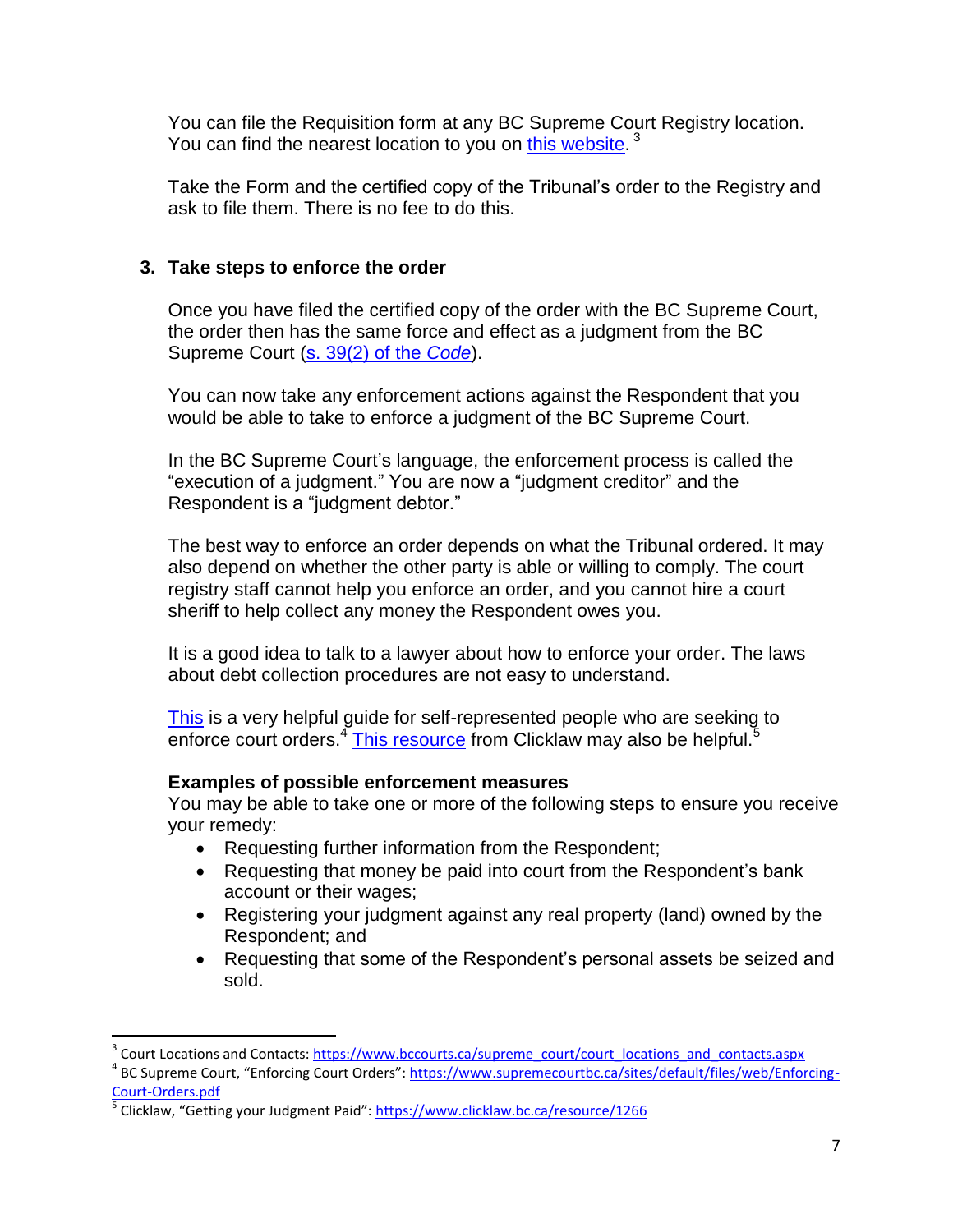#### <span id="page-7-0"></span>**How do I enforce my settlement agreement?**

Usually, both parties comply with their obligations under a settlement agreement. A settlement is a binding contract, and parties are expected to do what they promise to do in the agreement.

If a respondent does not comply with the terms of the settlement agreement, the best first step is to write or call them (or their lawyer if they have one) and ask when the terms of the settlement will be complete. Sometimes there is a reasonable explanation for the delay.

The Tribunal does not have the power to enforce a settlement agreement. Settlement agreements can only be enforced by the BC Supreme Court.<sup>6</sup>

## <span id="page-7-1"></span>*Consent Order*

The Tribunal can make an order that includes the terms of a settlement agreement, so long as the terms of the agreement are consistent with the *Code*. 7

When you negotiate your settlement agreement, you and the Respondent can ask for this order, called a Consent Order, from the Tribunal.

The parties must apply for this order.

You can enforce a Consent Order in the same way described above under "How to enforce my Tribunal order."

## <span id="page-7-2"></span>*Petition Proceeding*

If you do not have a Consent Order from the Tribunal, you can still enforce your settlement agreement at the BC Supreme Court. The type of proceeding you would use to enforce a settlement agreement is called a **petition proceeding**. It requires a hearing in front of a judge.

A petition proceeding is not a full trial. You do not call witnesses in this type of hearing. The judge will only be looking at the documents you file and the documents filed by the Respondent.

Below is a step-by-step guide for a petition proceeding. For additional general information, [this guide](https://www.supremecourtbc.ca/sites/default/files/web/Starting-a-Proceeding-by-Petition.pdf#targetText=It%20also%20sets%20out%20the,in%20the%20petition%20are%20true.) provided by the BC Supreme Court may also be useful.<sup>8</sup>

 6 *Human Rights Code*, s. 30

<sup>7</sup> *Administrative Tribunals Act*, s. 17(2).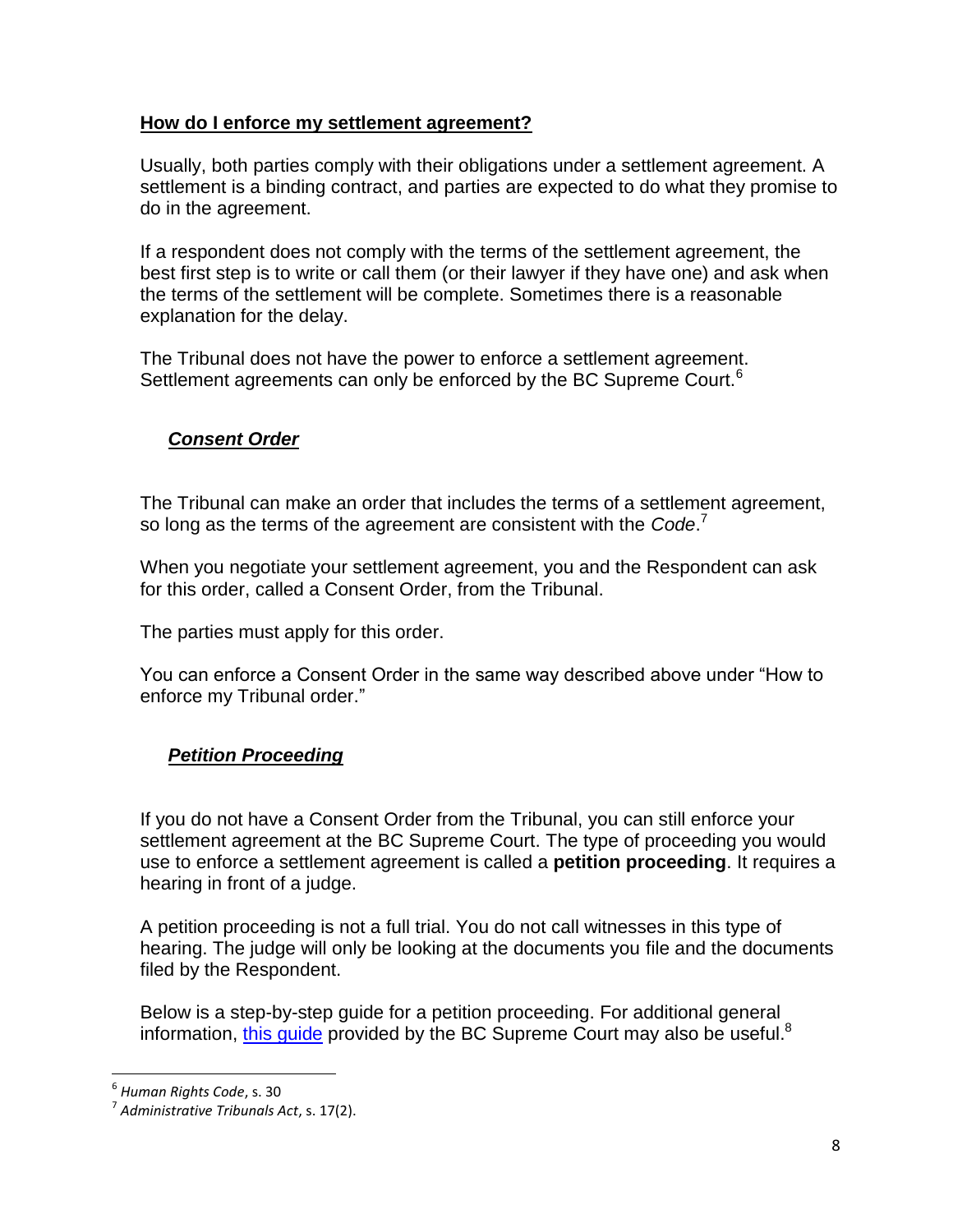## <span id="page-8-0"></span>**1. Prepare an affidavit that lists all of the relevant facts**

An affidavit states the **facts of the events** that have occurred. The affidavit is your evidence at a hearing.

You will not be permitted to file additional affidavits so you should make sure to include any information the judge will need to know about enforcing your agreement. This may include:

- The fact that the agreement was made to settle a human rights complaint;
- What the agreement says the Respondent must do;
- If you were required to do anything, the fact that you have done those things;
- The Respondent has not done what they agreed to do; and
- You are seeking enforcement of the agreement from the Court.

This is a [helpful website](https://familylaw.lss.bc.ca/bc-legal-system/legal-forms-documents/affidavits/how-do-you-write-affidavit) which can assist you in preparing a proper affidavit.<sup>9</sup>

You can attach **exhibits** to your affidavit. Exhibits are documents that you refer to in your affidavit. For example, you may want to include a copy of the settlement agreement as an exhibit.

#### <span id="page-8-1"></span>**2. Take your affidavit to a notary, lawyer, or commissioner for taking affidavits**

Affidavits must be sworn before an authorized person. You can go to a notary, a lawyer, or a commissioner for taking affidavits in order to have this done.

You may be able to swear your affidavit at a court registry. Look up the registry  $location<sup>10</sup>$  $location<sup>10</sup>$  where you intend to file your petition and call to ask if this is something they can do. The fee for swearing your affidavit at a court registry is currently \$40.

You will be asked to swear an oath that what you have written in your affidavit is true. The person who is taking your affidavit will provide a stamp or other identification of their authority and will identify any exhibits you have attached.

[https://www.supremecourtbc.ca/sites/default/files/web/Starting-a-Proceeding-by-](https://www.supremecourtbc.ca/sites/default/files/web/Starting-a-Proceeding-by-Petition.pdf#targetText=It%20also%20sets%20out%20the,in%20the%20petition%20are%20true)

 $\overline{a}$ 8 BC Supreme Court, "Starting a Proceeding by Petition":

[Petition.pdf#targetText=It%20also%20sets%20out%20the,in%20the%20petition%20are%20true](https://www.supremecourtbc.ca/sites/default/files/web/Starting-a-Proceeding-by-Petition.pdf#targetText=It%20also%20sets%20out%20the,in%20the%20petition%20are%20true)

<sup>&</sup>lt;sup>9</sup> Legal Services Society, "How do you write an affidavit?": <u>https://familylaw.lss.bc.ca/bc-legal-system/legal-forms-</u> [documents/affidavits/how-do-you-write-affidavit](https://familylaw.lss.bc.ca/bc-legal-system/legal-forms-documents/affidavits/how-do-you-write-affidavit)

<sup>&</sup>lt;sup>10</sup> Court Locations and Contacts[: https://www.bccourts.ca/supreme\\_court/court\\_locations\\_and\\_contacts.aspx](https://www.bccourts.ca/supreme_court/court_locations_and_contacts.aspx)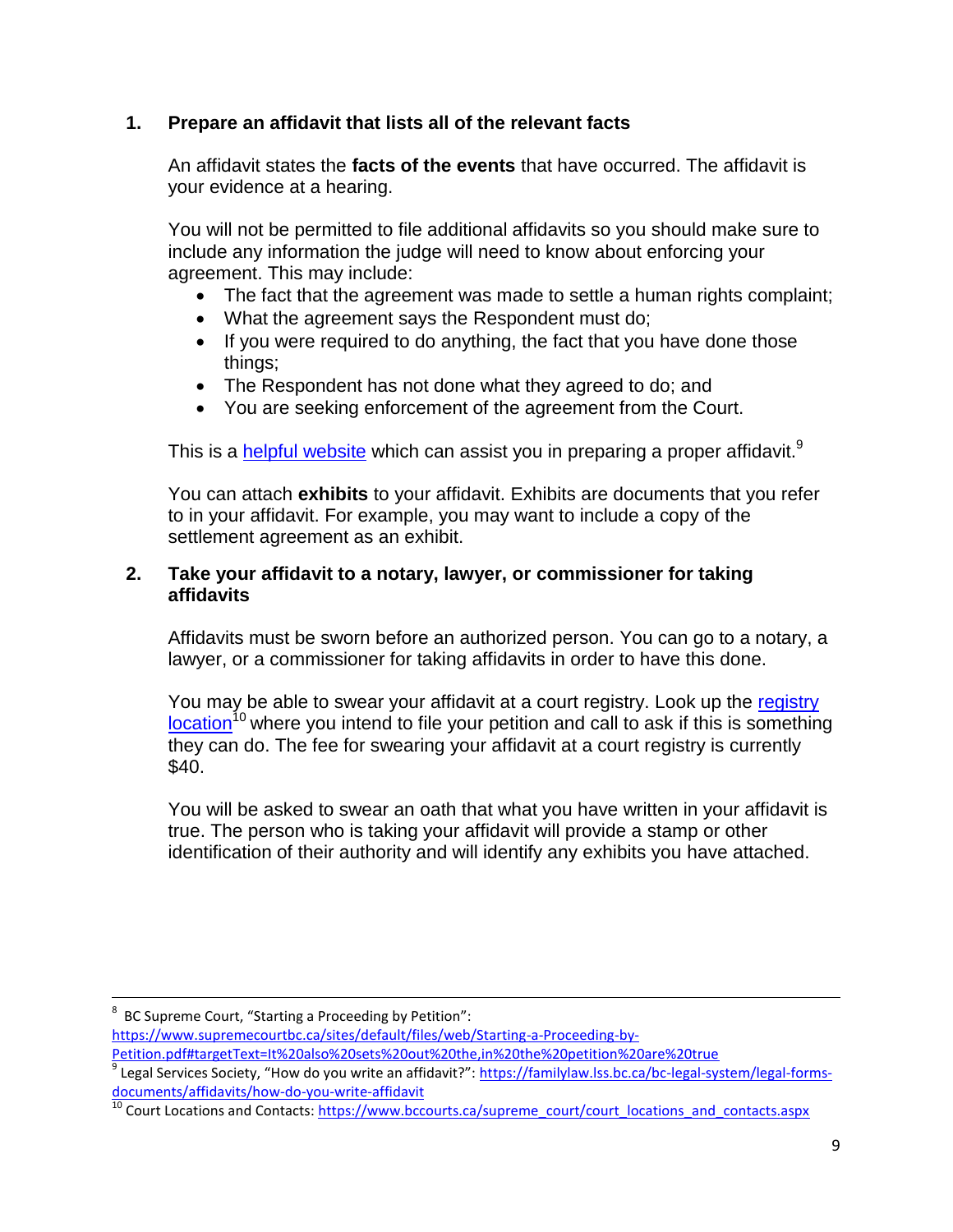#### <span id="page-9-0"></span>**3. Fill out a Petition to the Court (Form 66)**

Fill out a **Petition** (Form 66). You can get a copy of this form on the BC Supreme Court's <u>website.</u><sup>11</sup>

You are now the "Petitioner" and the Respondent in your human rights complaint becomes the "Petition Respondent."

Under Part 4 of the Petition, you must estimate the time it will take to hear your case. If you think it will take more than two hours, you must set a date through the court registry. Call the registry and ask when they have available dates for a petition hearing in front of a judge. It may be awhile before your petition is heard. If you think it will take less than two hours, you can set the hearing for 9:45 AM on any day the Court hears petitions.

l

<sup>&</sup>lt;sup>11</sup> Supreme Court Civil Rules Forms: https://www2.gov.bc.ca/gov/content/justice/courthouse-services/documentsforms-records/court-forms/sup-civil-forms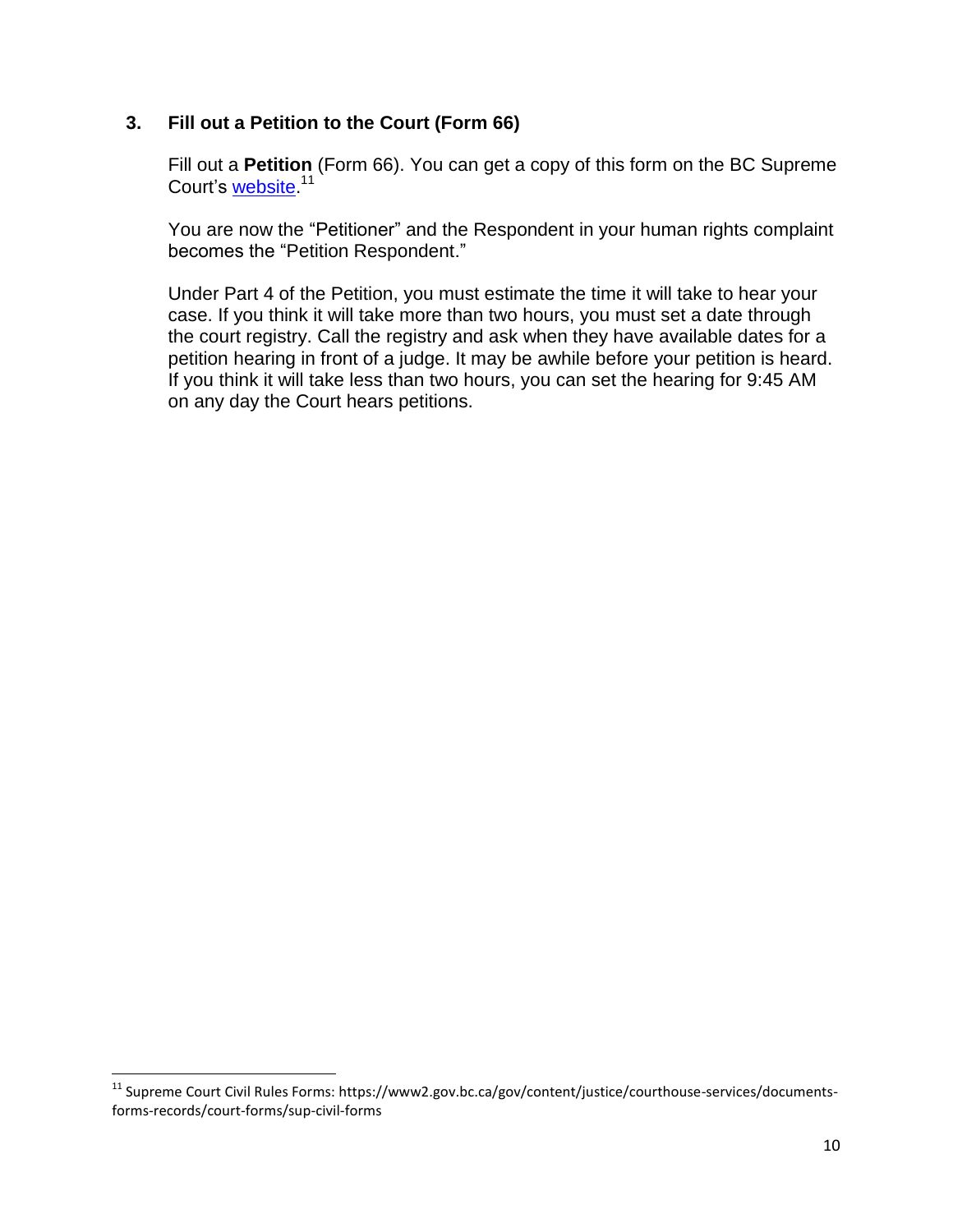Below is an example of the type of information you need to include on your petition.

#### **CLAIM OF THE PETITIONER(S)**

#### Part 1: ORDER(S) SOUGHT

[Using numbered paragraphs, set out the order(s) that will be sought at the hearing of the petition and indicate against which respondent(s) the order(s) is(are) sought.]

#### **Add Order**

1 That the Court order the Respondent to pay me [\$X] as required by [Clause #] of the Settlement Agreement **Delete** signed by [your name] and [the Respondent's name] a copy of which Settlement Agreement is attached as Exhibit A to Affidavit #1 of [your name] made on [date affidavit was made].

#### **Part 2: FACTUAL BASIS**

[Using numbered paragraphs, set out the material facts on which this petition is based.]

- 1 I filed a human rights complaint against the Respondent on [date complaint filed] (the "Complaint").
- 2 On [date of settlement], the Respondent and I came to a mutual agreement to settle the Complaint, pursuant to particular terms (the "Settlement Agreement").
- 3 According to the terms of the Settlement Agreement, I have done [whatever steps, if any, must be completed before the Respondent is required to provide their remedy].
- 4 I withdrew my Complaint from the Human Rights Tribunal on [date of withdrawal]. The Notice of Withdrawal is attached as Exhibit B to Affidavit #1 of [your name] made on [date affidavit made].
- 5 Under the terms of the Settlement Agreement, the Respondent is required to pay me [\$X] (the "Settlement Funds") by [date money to be provided].
- 6 As of today's date [today's date], the Respondent has not paid me the Settlement Funds.

#### Part 3: LEGAL BASIS

[Using numbered paragraphs, specify any rule or other enactment relied on and provide a brief summary of any other legal bases on which the petitioner(s) intend(s) to rely in support of the orders sought.]

- 1 BC Human Rights Code, section 30 (enforcing a settlement agreement).
- 2 BC Human Rights Code, section 37 (remedies available to the Human Rights Tribunal).
- 3 Supreme Court Civil Rules, Rule 2-1(2)(b) (proceedings started by authorization of another enactment).

#### Part 4: MATERIAL TO BE RELIED ON

[Using numbered paragraphs, list the affidavits served with the petition. Each affidavit included on the list must be identified as follows:

"Affidavit #...[sequential number, if any, recorded in the top right hand corner of the affidavit]..... of ......... [name]..............., made ........[dd mmm yyyy]........". ]

| Affidavit # 1 |                                                                          | of Name, Your |                        |                      | made [date affidavit swer |  |
|---------------|--------------------------------------------------------------------------|---------------|------------------------|----------------------|---------------------------|--|
|               | The petitioner(s) estimate(s) that the hearing of the petition will take |               |                        | 2 hours              |                           |  |
|               |                                                                          |               |                        | [time estimate]      |                           |  |
| Date:         |                                                                          |               | <b>MINNER</b>          |                      |                           |  |
|               | [dd/mmm/yyyy]                                                            |               | Signature of           |                      |                           |  |
|               |                                                                          |               | $\boxtimes$ Petitioner |                      | Lawyer for petitioner(s)  |  |
|               |                                                                          |               | <b>Your Name</b>       |                      |                           |  |
|               |                                                                          |               |                        | [type or print name] |                           |  |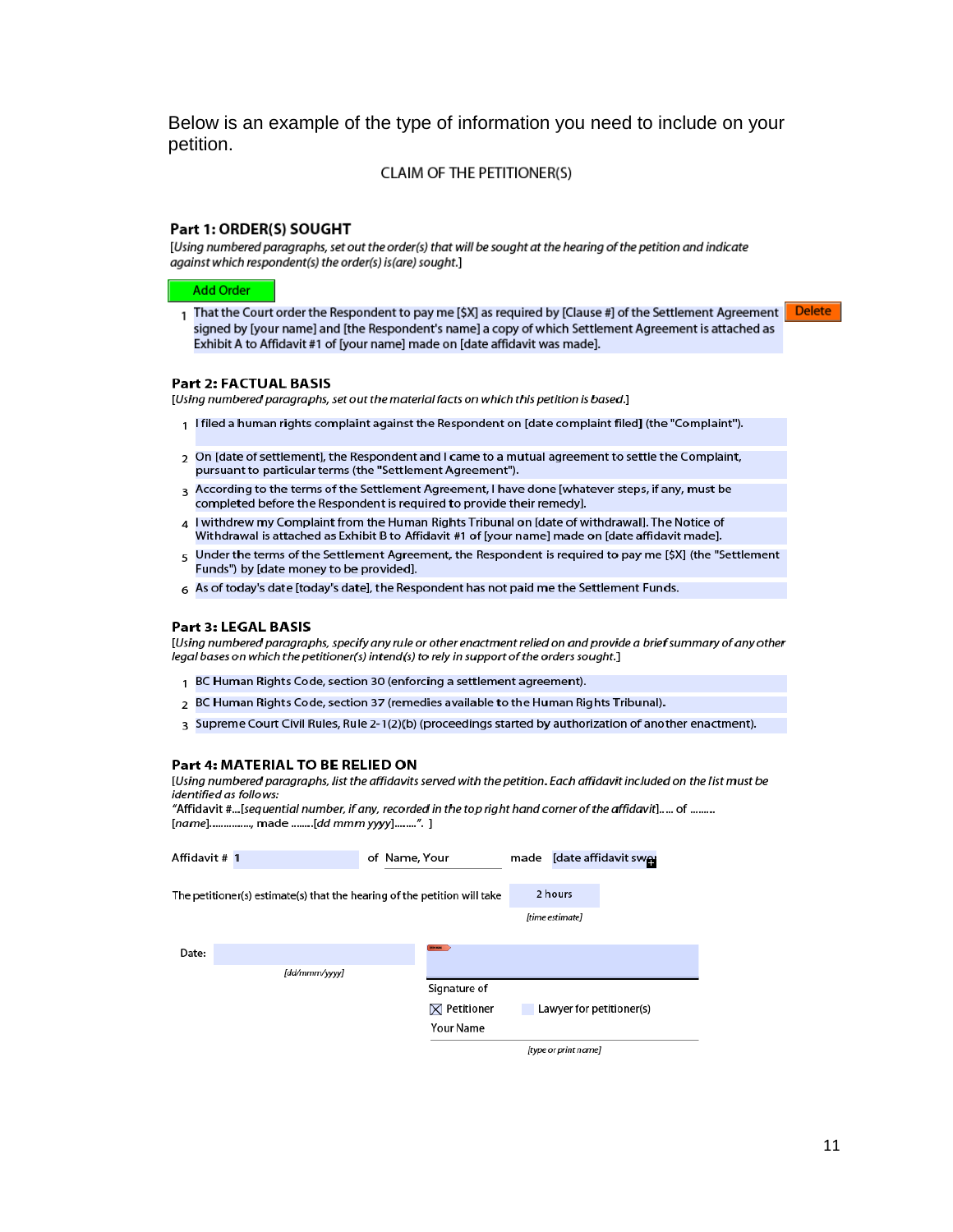#### <span id="page-11-0"></span>**4. Make copies of the documents you will be filing**

Make copies of your Petition, your affidavit and any exhibits. You want one set of these documents for each of the following parties:

- a) You;
- b) The court registry;
- c) The Respondent(s); and
- d) For proving service.

#### <span id="page-11-1"></span>**5. File your petition, affidavit, and any exhibits at the court registry**

File your material at any **court registry location**.<sup>12</sup>

The **fee** for beginning this type of proceeding is currently \$200. If you cannot afford to pay the fee, you can prepare another application called an **application for indigent status**.

To apply for indigent status, you need to fill out an **affidavit in support of order to waive fees** (Form 80) and a **requisition** (Form 17), which can be found on [this website.](https://www2.gov.bc.ca/gov/content/justice/courthouse-services/documents-forms-records/court-forms/sup-civil-forms)<sup>13</sup> These forms must also be filed with the registry. This self-help [guide](https://www.supremecourtbc.ca/sites/default/files/web/Requisitions.pdf) can also help you in completing requisitions.<sup>14</sup>

Once you have paid the fee or you have received an order waiving the fee, the registry will file your petition and stamp the documents you have provided.

#### <span id="page-11-2"></span>**6. Serve the Respondent with one set of your stamped and filed documents**

You must give the Respondent(s) a copy of the filed documents. This is called '**service**'. You must do this within one year of filing your Petition with the Court.

How to serve the Respondent(s) will depend on who the Respondent is. Usually, the Respondent is either an individual or a corporation:

| <b>Respondent</b> | <b>Type of service required</b>                                                                                                                                                                                                                 |
|-------------------|-------------------------------------------------------------------------------------------------------------------------------------------------------------------------------------------------------------------------------------------------|
| Individual person | Leave a copy of the documents with them <sup>15</sup>                                                                                                                                                                                           |
| Corporation       | 1. Leave a copy with an authorized representative of the<br>corporation; or<br>2. Mail the documents by registered mail to the company's<br>mailing address; or<br>3. Deliver the documents to the company's delivery<br>address. <sup>16</sup> |

<sup>&</sup>lt;sup>12</sup> Court Locations and Contacts[: https://www.bccourts.ca/supreme\\_court/court\\_locations\\_and\\_contacts.aspx](https://www.bccourts.ca/supreme_court/court_locations_and_contacts.aspx)

 $\overline{a}$ 

<sup>&</sup>lt;sup>13</sup> Supreme Court Civil Rules Forms: [https://www2.gov.bc.ca/gov/content/justice/courthouse-services/documents](https://www2.gov.bc.ca/gov/content/justice/courthouse-services/documents-forms-records/court-forms/sup-civil-forms)[forms-records/court-forms/sup-civil-forms](https://www2.gov.bc.ca/gov/content/justice/courthouse-services/documents-forms-records/court-forms/sup-civil-forms)

<sup>&</sup>lt;sup>14</sup> BC Supreme Court, "Requisitions": <https://www.supremecourtbc.ca/sites/default/files/web/Requisitions.pdf>

<sup>&</sup>lt;sup>15</sup> Supreme Court Civil Rule 4-3(2)(a).

 $16$  Supreme Court Civil Rule 4-3(2)(b).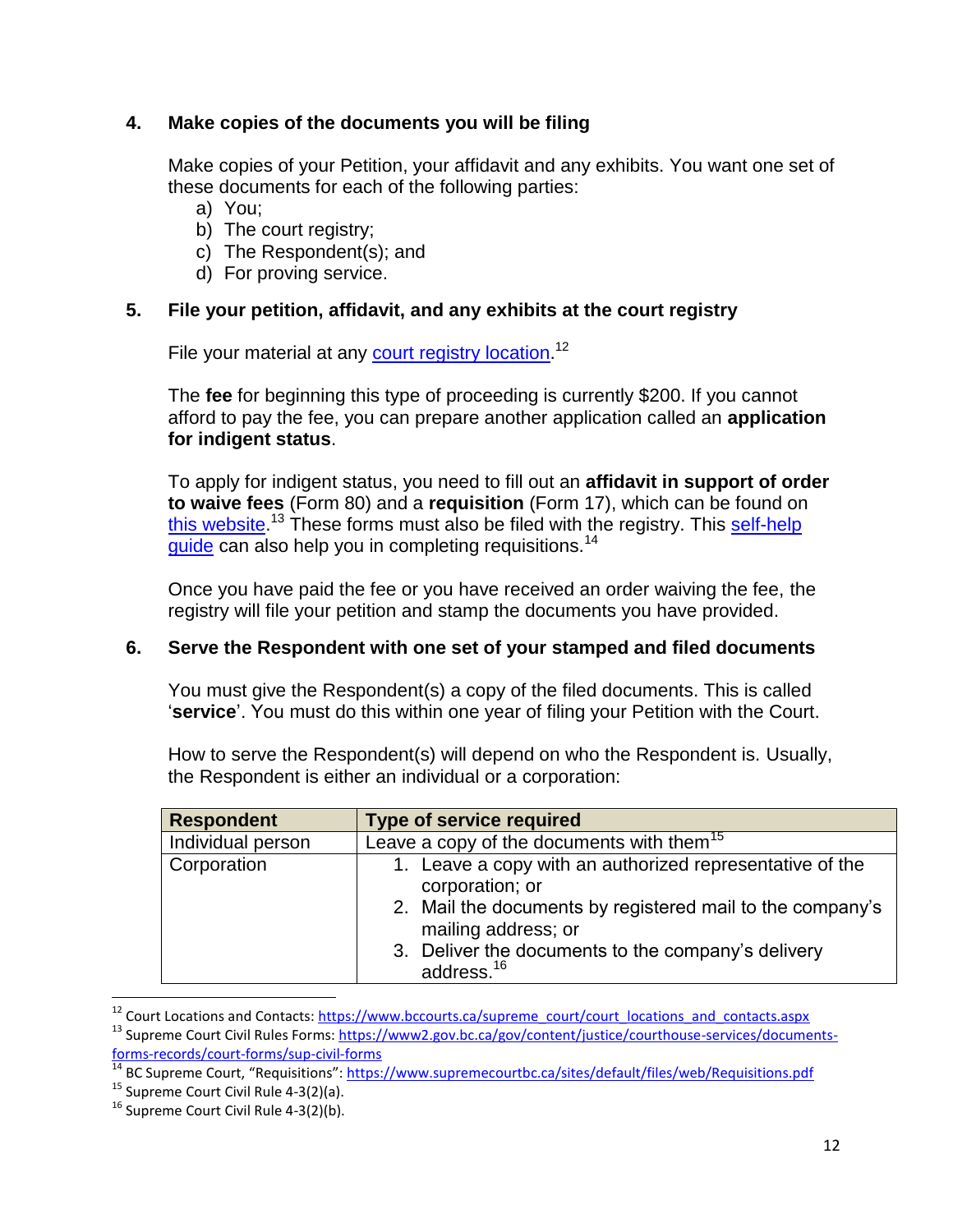#### <span id="page-12-0"></span>**7. Prepare an affidavit of personal service**

If you think the Respondent may deny receiving the documents, it is useful to prepare an affidavit swearing that you have provided them with the appropriate service.

You do this is by swearing an **affidavit of personal service** (Form 15). This form is available on *this website*.<sup>17</sup> You then file this form with the court registry.

#### <span id="page-12-1"></span>**8. The Respondent must provide a response**

Within 21 days of being served with the documents, the Respondent must file and serve you with their response, called a **Response to Petition** (Form 67).

#### <span id="page-12-2"></span>**9. Your petition is heard**

l

Your Petition will be heard in the BC Supreme Court. The judge who hears your case will make a decision. If your petition is successful, the judge will make an **Order** in your favour. When an Order has been made and signed by a judge, you can file it with the Court Registry.

#### <span id="page-12-3"></span>**10. Take steps to enforce the Order**

Once your Order has been filed, you can take any enforcement actions against the Respondent that you would be able to take to enforce any judgment of the BC Supreme Court.

In the BC Supreme Court's language, the enforcement process is called the "execution of a judgment." You are now a "judgment creditor" and the Respondent is a "judgment debtor."

The best way to enforce an order depends on what the Tribunal ordered. It may also depend on whether the other party is able or willing to comply. The court registry staff cannot help you enforce an order, and you cannot hire a court sheriff to help collect any money the Respondent owes you.

It is a good idea to talk to a lawyer about how to enforce your order. The laws about debt collection procedures are not easy to understand.

[This](https://www.supremecourtbc.ca/sites/default/files/web/Enforcing-Court-Orders.pdf#targetText=The%20first%20step%20in%20enforcing,person%20reasonable%20time%20to%20comply.) is a very helpful guide for self-represented people who are seeking to enforce court orders.<sup>18</sup> [This resource](https://www.clicklaw.bc.ca/resource/1266) from Clicklaw may also be helpful.<sup>19</sup>

<sup>&</sup>lt;sup>17</sup> Supreme Court Civil Rules Forms: [https://www2.gov.bc.ca/gov/content/justice/courthouse-services/documents](https://www2.gov.bc.ca/gov/content/justice/courthouse-services/documents-forms-records/court-forms/sup-civil-forms)[forms-records/court-forms/sup-civil-forms](https://www2.gov.bc.ca/gov/content/justice/courthouse-services/documents-forms-records/court-forms/sup-civil-forms)

<sup>&</sup>lt;sup>18</sup> BC Supreme Court, "Enforcing Court Orders": <https://www.supremecourtbc.ca/sites/default/files/web/Enforcing-Court-Orders.pdf>

<sup>&</sup>lt;sup>19</sup> Clicklaw, "Getting your Judgment Paid": <https://www.clicklaw.bc.ca/resource/1266>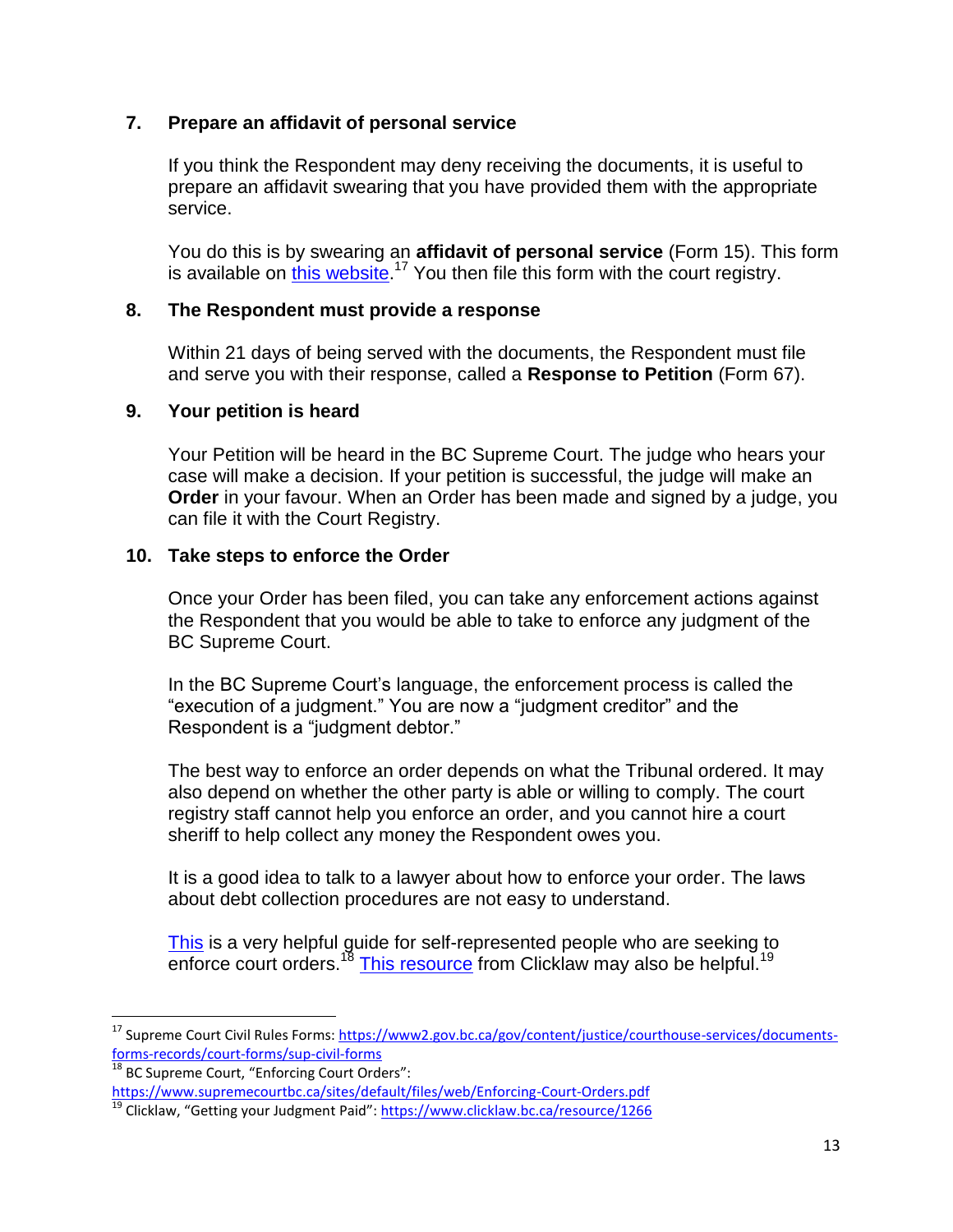## **Examples of possible enforcement measures**

You may be able to take one or more of the following steps to ensure you receive your remedy:

- Requesting further information from the Respondent;
- Requesting that money be paid into court from the Respondent's bank account or their wages;
- Registering your judgment against any real property (land) owned by the Respondent; and
- Requesting that some of the Respondent's personal assets be seized and sold.